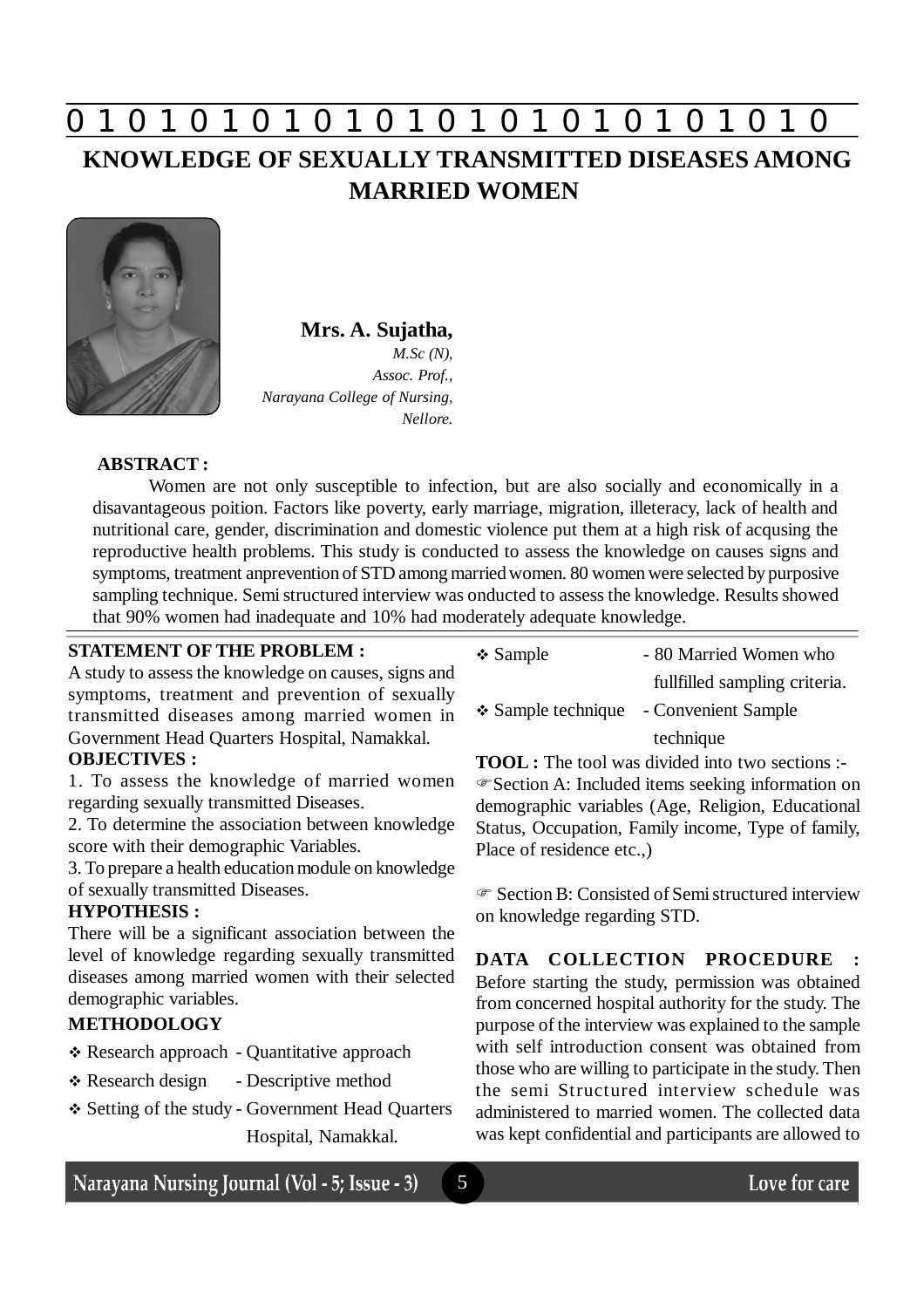|--|

clarify their doubts. Health education pamphlet regarding knowledge on Sexually Transmitted Diseases among married women was given in order to improve their knowledge.

**MAJOR FINDINGS :** 55% were in the age group of 25 years and above, 69% were Hindus, 47.5% were studied up to primary school, 62.5% were House wives,  $58.75\%$  were in the income of Rs.  $1001 - 2001$ per month, 58.75% were belongs to nuclear family 61.25 %, were got married below the age of 20 years of age, 63.75% were coming from urban area, 66.25%

| were having only one child, 81.25% were having no      |                   |                |  |  |  |  |  |  |
|--------------------------------------------------------|-------------------|----------------|--|--|--|--|--|--|
| history of previous abortion, 97.8% were not suffering |                   |                |  |  |  |  |  |  |
| from any of the sexually transmitted diseases.         |                   |                |  |  |  |  |  |  |
| Table No - 1: Knowledge Level of married women         |                   |                |  |  |  |  |  |  |
| on sexually transmitted diseases:                      |                   |                |  |  |  |  |  |  |
| <b>Knowledge Level</b>                                 | <b>Respondent</b> |                |  |  |  |  |  |  |
|                                                        | <b>Number</b>     | <b>Percent</b> |  |  |  |  |  |  |
| Inadequate $(<50\%)$                                   | 72                | 90             |  |  |  |  |  |  |
| Moderate                                               | 8                 | 10             |  |  |  |  |  |  |
| Adequate $(>78%)$                                      |                   |                |  |  |  |  |  |  |
| Combined                                               |                   |                |  |  |  |  |  |  |

Results Indicates that 72 (90%) were belongs

to inadequate knowledge level, 8 (10%) had moderate level of knowledge and none of them had adequate level of knowledge.

| Table No   2: ASSOCIATION OF KNOWLEDGE ON SEXUALLY TRANSMITTED DISEASES |                  |                      |                                                                     |                    |                |                          |                       |
|-------------------------------------------------------------------------|------------------|----------------------|---------------------------------------------------------------------|--------------------|----------------|--------------------------|-----------------------|
| S. No.                                                                  | <b>Character</b> | Category             | AMONG MARRIED WOMEN WITH THEIR DEMOGRAPHIC VARIABLE\$:<br>Knowledge |                    |                |                          |                       |
|                                                                         |                  |                      | Inadequate                                                          |                    | Moderate       |                          | $\chi^2$ Value        |
|                                                                         |                  |                      |                                                                     | $\frac{0}{0}$      |                | $\frac{0}{0}$            |                       |
| $\mathbf{1}$                                                            | Age              | $\leq 25$            | 32                                                                  | 40                 | $\overline{4}$ | 5                        | $1.045$ <sup>NS</sup> |
|                                                                         |                  | $>25$                | 40                                                                  | 50                 | 4              | 5                        |                       |
| $\overline{2}$                                                          | Religion         | Hindu                | 62                                                                  | 77.5               | $\overline{7}$ | 8.75                     | $0.011$ $^{\rm NS}$   |
|                                                                         |                  | Others               | 10                                                                  | 12.5               | 1              | 1.25                     |                       |
| 3                                                                       | Education        | Illiterate & Primary | 32                                                                  | 40                 | 6              | 7.5                      | $5.36*$               |
|                                                                         |                  | Higher secondary     |                                                                     |                    |                |                          |                       |
|                                                                         |                  | above                | 40                                                                  | 50                 | $\overline{2}$ | 2.5                      |                       |
| $\overline{4}$                                                          | Occupation       | House wife           | 49                                                                  | 61.25              | $\overline{7}$ | 8.75                     | $2.35$ <sup>NS</sup>  |
|                                                                         |                  | Others               | 23                                                                  | 28.75              | 1              | 1.25                     |                       |
| 5                                                                       | Monthly          | $1001 - 2000$        | 44                                                                  | 55                 | 3              | 3.75                     | $5.03*$               |
|                                                                         | Income           | 2001-3000            | 20                                                                  | $\overline{25}$    | $\overline{3}$ | 3.75                     |                       |
|                                                                         |                  | > 3000               | 8                                                                   | 10                 | $\overline{2}$ | 2.5                      |                       |
| 6                                                                       | Type of family   | Nuclear              | 42                                                                  | $\overline{52.50}$ | $\overline{5}$ | 6.25                     | $0.035$ <sup>NS</sup> |
|                                                                         |                  | Joint                | 30                                                                  | 37.5               | 3              | 3.75                     |                       |
| $\overline{7}$                                                          | Age at           | < 20                 | 49                                                                  | 61.25              |                |                          | $0.011$ $^{\rm NS}$   |
|                                                                         | Marriage         | $21 - 25$            | $\overline{7}$                                                      | 9.75               | $\overline{8}$ | 10                       |                       |
|                                                                         |                  | $>25$                | 16                                                                  | 20                 |                |                          |                       |
| $\overline{8}$                                                          | Place            | Rural                | $\overline{26}$                                                     | 32.5               | $\overline{3}$ | 3.75                     | 0.004 <sup>NS</sup>   |
|                                                                         | Residence        | Urban                | 46                                                                  | 57.5               | 5              | 6.25                     |                       |
| 9                                                                       | Number           | 1                    | 48                                                                  | 60                 | $\overline{5}$ | 6.25                     | $0.044$ <sup>NS</sup> |
|                                                                         | Children         | < 1                  | 24                                                                  | 30                 | 3              | 3.75                     |                       |
| $\overline{10}$                                                         | <b>History</b>   | Yes                  | $\overline{15}$                                                     | 19.75              |                | $\overline{\phantom{0}}$ | 0.53 <sup>NS</sup>    |
|                                                                         | abortion         | No.                  | 57                                                                  | 71.25              | 8              | 10                       | $0.53$ <sup>NS</sup>  |
| П                                                                       | <b>Suffering</b> | $\gamma_{\rm CS}$    | $\mathcal{I}$                                                       | 2.5                |                | $\overline{\phantom{0}}$ | $0.025$ NS            |
|                                                                         | any STD          | N <sub>o</sub>       | 70                                                                  | 87.5               | 8              | 10                       |                       |

rsing Journal (Vol $_{1}$ 5) lesue $_{1}$ 3)  $_{1}$  = 6  $_{1}$   $_{3.84}$ 

Love for care